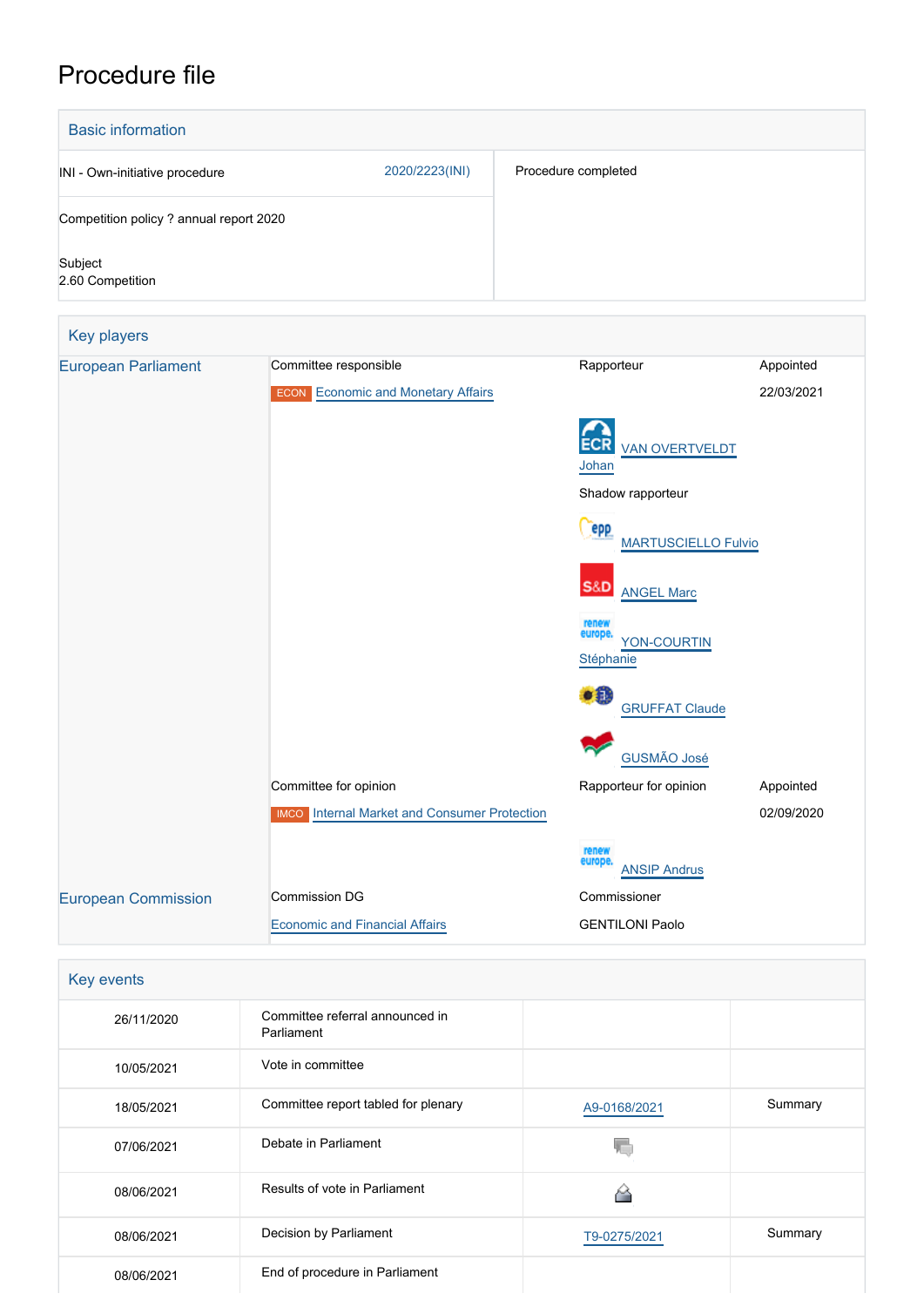| <b>Technical information</b> |                                |  |
|------------------------------|--------------------------------|--|
| Procedure reference          | 2020/2223(INI)                 |  |
| Procedure type               | INI - Own-initiative procedure |  |
| Procedure subtype            | Annual report                  |  |
| Legal basis                  | Rules of Procedure EP 54       |  |
| Stage reached in procedure   | Procedure completed            |  |
| Committee dossier            | ECON/9/04479                   |  |

### Documentation gateway

| Committee draft report                                 |             | PE661.935    | 17/12/2020 | EP |         |
|--------------------------------------------------------|-------------|--------------|------------|----|---------|
| Amendments tabled in committee                         |             | PE680.910    | 03/02/2021 | EP |         |
| Committee opinion                                      | <b>IMCO</b> | PE660.385    | 24/02/2021 | EP |         |
| Committee report tabled for plenary, single<br>reading |             | A9-0168/2021 | 18/05/2021 | EP | Summary |
| Text adopted by Parliament, single reading             |             | T9-0275/2021 | 08/06/2021 | EP | Summary |
| Commission response to text adopted in<br>plenary      |             | SP(2021)570  | 03/11/2021 | EC |         |

## Competition policy ? annual report 2020

The Committee on Economic and Monetary Affairs adopted the own-initiative report by Johan VAN OVERTVELDT (ECR, BE) on competition policy - annual report 2020.

#### General considerations

Members consider the Commissions annual report on competition policy to be an indispensable exercise in terms of democratic scrutiny. They recalled that in recent years, Parliament has been involved through the ordinary legislative procedure in shaping the framework for competition

Rules. They insisted on Parliaments co-decision powers to shape the framework for competition rules.

#### Policy responses to COVID-19

Members welcomed the adoption of a Temporary Framework for State aid measures, and amendments to prolong and expand it, established in response to the COVID-19 crisis to enable Member States to support companies during the pandemic. They support the maintenance of exceptional measures for as long as the recovery is ongoing but underlined that the Framework is a temporary tool. They stressed that restoring effective competition in the medium to long term is key to ensuring that the recovery is rapid and consistent. The report noted substantial differences between Member States regarding their available fiscal space for the provision of State aid.

#### The Commission is called on to:

- adopt a legislative proposal in relation to the ban on protecting intellectual property rights for inventions or discoveries concerning vaccines designed to treat endemic or pandemic infectious diseases in the world population;

- ensure and monitor the proper use and distribution of the different EU funding measures in response to the COVID-19 crisis, including through Member States National Recovery and Resilience Plans (NRRPs) of the Recovery and Resilience Facility.

Both the Commission and the Member States are called on to launch a post COVID-19 roadmap for better targeted State aid to promote competitiveness and safeguard jobs.

#### Competition policy in the digital age

Members welcomed the Commissions determination to address unfair terms and practices of platforms acting as gatekeepers, act decisively, and eliminate illegitimate obstacles to online competition in the European digital single market. However, they regretted the slowness of antitrust investigations compared to fast-moving digital markets. They stressed that 10 years after the opening of an investigation into Google search bias practices, the Commission has still not completed its investigation.

The Commissions appeal of the Apple ruling was welcomed by Members stressing that the Apple case shows once again the need for sound State aid rules, taking into account beneficial tax regimes.

Members considered that Parliament should play an active role in the political debate on competition policy, including through organising a public hearing with the CEOs of GAFA (Google, Amazon, Facebook, Apple) on their corporate strategies in the field of competition and taxation practices.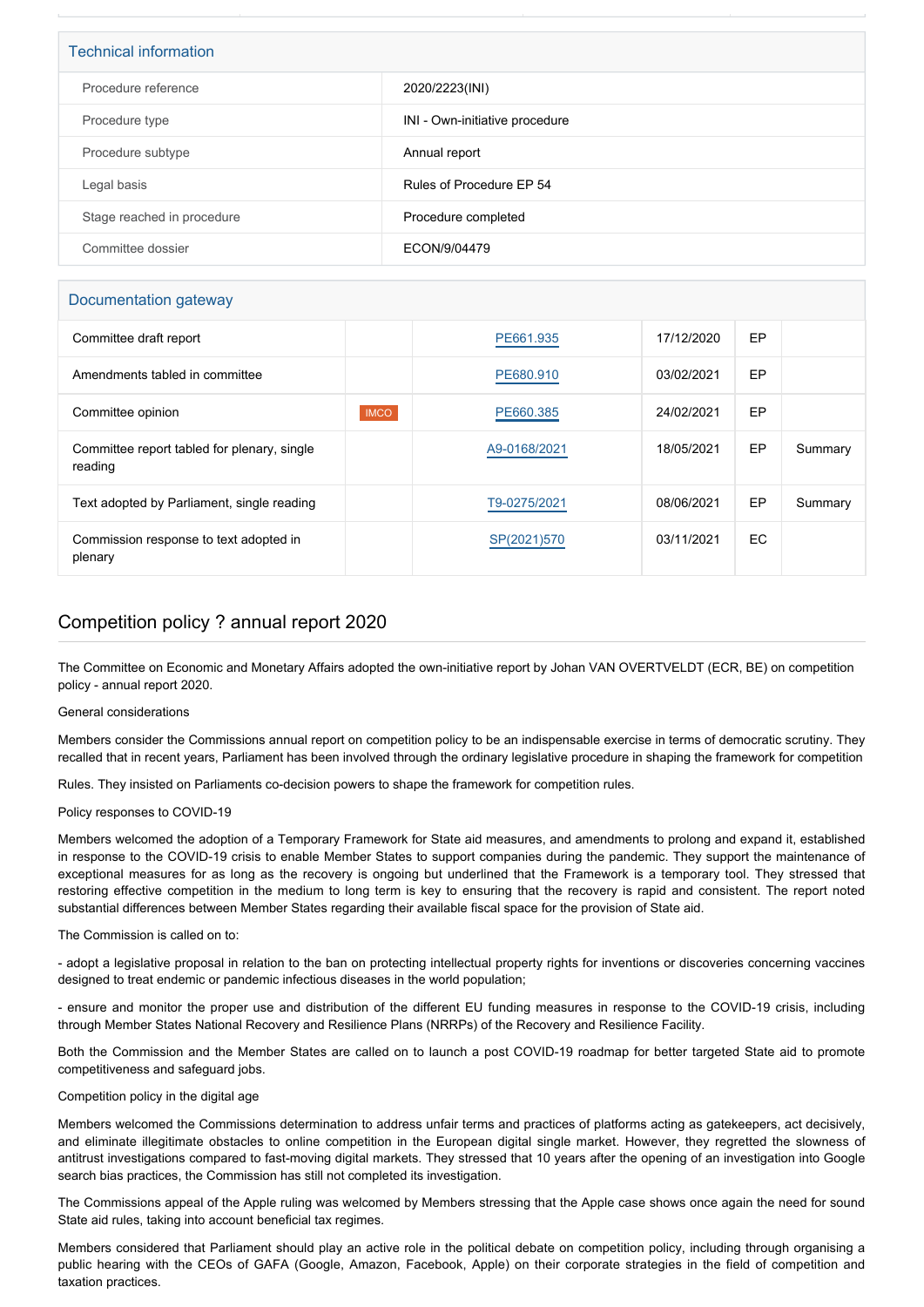While underlining the importance of the transparency register to ensure public scrutiny of lobbying efforts with the aim of preventing distortion of competition, the report called for an enhanced EU transparency register with information related to funding of companies or associations in order to prevent stakeholders from acting on behalf of other companies without specifying that they are doing so.

#### State aid control

Members welcomed the recently adopted new Guidelines on regional State aid and recalled the need for a road map for better targeted State aid, especially for the delivery of Services of General Economic Interest (SGEI). They called on the Commission and the Member States to launch a territorial assessment of the socioeconomic impact of the COVID-19 crisis in the context of the application of State aid rules and the relevant ongoing revision process. In this regard, special attention should be paid to analysing impacts on enterprises based in EU islands and outermost regions.

Lastly, the report called for the alignment of all EU competition and State aid rules with long-term societal objectives, in particular the European Green Deal, taking into account the EUs climate commitments.

## Competition policy ? annual report 2020

The European Parliament adopted by 208 votes to 115, with 68 abstentions, a resolution on competition policy - annual report 2020.

#### Effective enforcement of competition policy

Expressing its concern about the increasing concentration of industry in Europe, Parliament recalled that strict and impartial enforcement of EU competition rules by independent competition authorities is essential for European companies operating in the internal market and internationally, in particular for SMEs.

To combat social, environmental and fiscal dumping more effectively, Members called for a legal framework for a mandatory human rights and environmental due diligence instrument. They also stressed that aggressive tax practices by multinationals, harmful tax practices and tax advantages for large companies could undermine the competitiveness of markets.

The resolution insists on Parliaments co-decision powers to shape the framework for competition rules.

#### Policy responses to COVID-19

Parliament welcomed the adoption of a Temporary Framework for State aid measures, and amendments to prolong and expand it, established in response to the COVID-19 crisis to enable Member States to support companies during the pandemic. It support the maintenance of exceptional measures for as long as the recovery is ongoing but underlined that the Framework is a temporary tool.

Members stressed that restoring effective competition in the medium to long term is key to ensuring that the recovery is rapid and consistent and that support measures should be more targeted as the recovery progresses.

Parliament supports effective measures to address the shortage of COVID-19 vaccine, particularly in low- and middle-income countries. It called on the Commission and Member States to: (i) convince third countries to lift existing export bans and speed up the donations of vaccines; (ii) step up their efforts to support technology transfer and voluntary licensing of intellectual property rights to address pandemic infectious diseases affecting the world's population.

The Commission and Member States were asked to launch a post-COVID 19 roadmap for better targeted state aid to promote competitiveness and safeguard jobs.

According to Members, aid should only be granted to companies suffering the direct financial consequences of the pandemic. State aid should not be granted to companies that were inefficient and structurally loss-making before the COVID-19 crisis, nor should it be used to fuel monopolistic structures.

#### Global dimension

Parliament stressed the importance of structured global dialogue and cooperation in order to achieve a common approach to fair competition. In this context, the Commission is invited to:

- strengthen the state aid provisions in future trade and investment agreements;

- pay attention to the role of foreign state-owned companies that are supported and subsidised by their governments in ways that EU single market rules prohibit for EU entities;

- identify strategic dependencies, especially in sensitive industrial ecosystems, and propose measures to reduce them, including diversifying production and supply chains, encouraging production and investment in Europe and ensuring the build-up of strategic stocks.

Members support the inclusion in EU competition rules of a thorough state aid control on undertakings from non-EU countries, while stressing that the EU should remain open to foreign direct investment that complies with its legal framework, respects European social and environmental standards and does not distort competition.

#### Competition policy in the digital age

Parliament welcomed the Commissions determination to address unfair terms and practices of platforms acting as gatekeepers, act decisively, and eliminate illegitimate obstacles to online competition in the European digital single market. However, it regretted the slowness of antitrust investigations compared to fast-moving digital markets. It stressed that 10 years after the opening of an investigation into Google search bias practices, the Commission has still not completed its investigation.

The Commissions appeal of the Apple ruling was welcomed by Members stressing that the Apple case shows once again the need for sound State aid rules, taking into account beneficial tax regimes.

Parliament urged the Commission to speed up procedures, in particular with regard to antitrust and in rapidly growing digital markets.